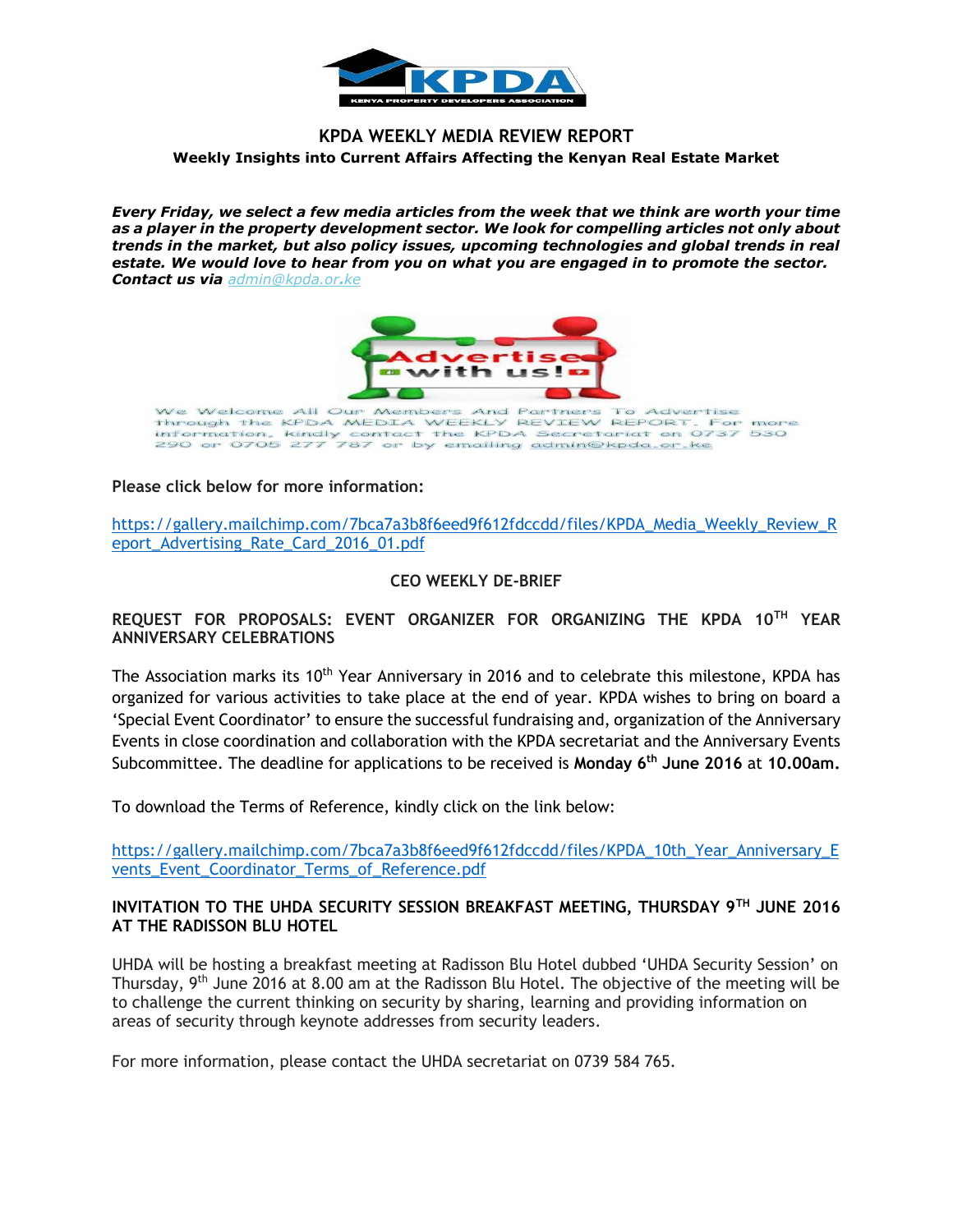## **ENTRIES OPEN FOR THE WORLD-RENOWNED AFRICAN & ARABIAN PROPERTY AWARDS**

The African & Arabian Property Awards promote architecture, interior design, development and real estate sales across a comprehensive range of residential and commercial categories. Established for over 20 years, this is the world's most prestigious property awards programme, identifying the finest companies working in the property industry at both local and global level. Winners report their awards have resulted in an increase in business and revenue. Sponsors in 2016 include the Telegraph newspaper and Emirates airlines.

Entry is now open for a limited time to companies working in Kenya and across Africa as a whole. KPDA members have achieved impressive successes in the past.

If you think your company has what it takes to win an award, find out more now at [www.propertyawards.net](http://www.propertyawards.net/) or view categories and register at<http://propertyawards.net/registration>

# **INVITATION TO THE RE/MAX HERITAGE WORLD DIASPORA PROPERTY AND INVESTMENT CONFERENCE INCANADA 2016**

The Re/Max Heritage World Diaspora Property and Investment Conference will take place between 24th to 25th September 2016 in Toronto and the Expo and Tour will take place between 1st and 2nd October 2016 in Ottawa,Canada.

For reservations and queries, please contact **Faith Mwaura** through the telephone numbers **020 5284779** or **0718 756 254** or by email [fmwaura@remaxheritagediaspora.co.ke.](mailto:fmwaura@remaxheritagediaspora.co.ke)

Kindly click on the link below to get more information on this event:

[https://gallery.mailchimp.com/7bca7a3b8f6eed9f612fdccdd/files/ReMax\\_Heritage\\_World\\_Diaspor](https://gallery.mailchimp.com/7bca7a3b8f6eed9f612fdccdd/files/ReMax_Heritage_World_Diaspora_Expo_Canada_September_2016_FLYER.pdf) [a\\_Expo\\_Canada\\_September\\_2016\\_FLYER.pdf](https://gallery.mailchimp.com/7bca7a3b8f6eed9f612fdccdd/files/ReMax_Heritage_World_Diaspora_Expo_Canada_September_2016_FLYER.pdf)

If you are interested in sponsoring this event, please download the relevant document using the below link:

[https://gallery.mailchimp.com/7bca7a3b8f6eed9f612fdccdd/files/ReMax\\_Heritage\\_World\\_Diaspor](https://gallery.mailchimp.com/7bca7a3b8f6eed9f612fdccdd/files/ReMax_Heritage_World_Diaspora_Expo_Canada_September_2016_SPONSORSHIP_CATEGORIES.pdf) [a\\_Expo\\_Canada\\_September\\_2016\\_SPONSORSHIP\\_CATEGORIES.pdf](https://gallery.mailchimp.com/7bca7a3b8f6eed9f612fdccdd/files/ReMax_Heritage_World_Diaspora_Expo_Canada_September_2016_SPONSORSHIP_CATEGORIES.pdf)

## **THE VACANCY PAGE**

**HF GIZA SYSTEMS KENYA LTD - Vacancy for an Account Manager**

https://gallery.mailchimp.com/7bca7a3b8f6eed9f612fdccdd/files/Vacancy\_Account\_Manager\_at [HF\\_Giza\\_Systems\\_Kenya\\_Ltd\\_25th\\_May\\_2016.pdf](https://gallery.mailchimp.com/7bca7a3b8f6eed9f612fdccdd/files/Vacancy_Account_Manager_at_HF_Giza_Systems_Kenya_Ltd_25th_May_2016.pdf)

#### **MMC AFRICA LAW – Vacancy for a Chief Operations Officer**

To download the vacancy, please click on the link below:

https://gallery.mailchimp.com/7bca7a3b8f6eed9f612fdccdd/files/Vacancy\_for\_MMC\_Africa\_Law [Chief\\_Operations\\_Officer\\_25th\\_May\\_2016.PDF.pdf](https://gallery.mailchimp.com/7bca7a3b8f6eed9f612fdccdd/files/Vacancy_for_MMC_Africa_Law_Chief_Operations_Officer_25th_May_2016.PDF.pdf)

#### **PROMOTIONAL OFFER FOR KPDA MEMBERS TO ADVERTISE IN THE KPDA MEDIA WEEKLY REVIEW REPORT AT A DISCOUNT!**

Dear KPDA Members, we are currently running a promotion valid for all our members in good standing to advertise in our *Media Weekly Review Report* at a 10% discount. **Members will now be paying Kshs. 13, 500 for their adverts to appear for a period of four (4) consecutive weeks**. Kindly contact the secretariat on 0737 530 290 or 0705 277 787 to make your booking.

#### **PROMOTIONAL OFFER FOR KPDA MEMBERS TO ADVERTISE IN** *THE DEVELOPER'S DIGEST* **IN 2016 FOR A DISCOUNTED FEE!!!**

We would like to invite our members to consider advertising their businesses in the KPDA newsletter, The Developer's Digest. With an audience of over 1, 500 contacts from the whole building and construction industry in Kenya, you are sure to attract interest for your business. For more information, please contact the KPDA secretariat on 0737 530 290 or 0705 277 787.